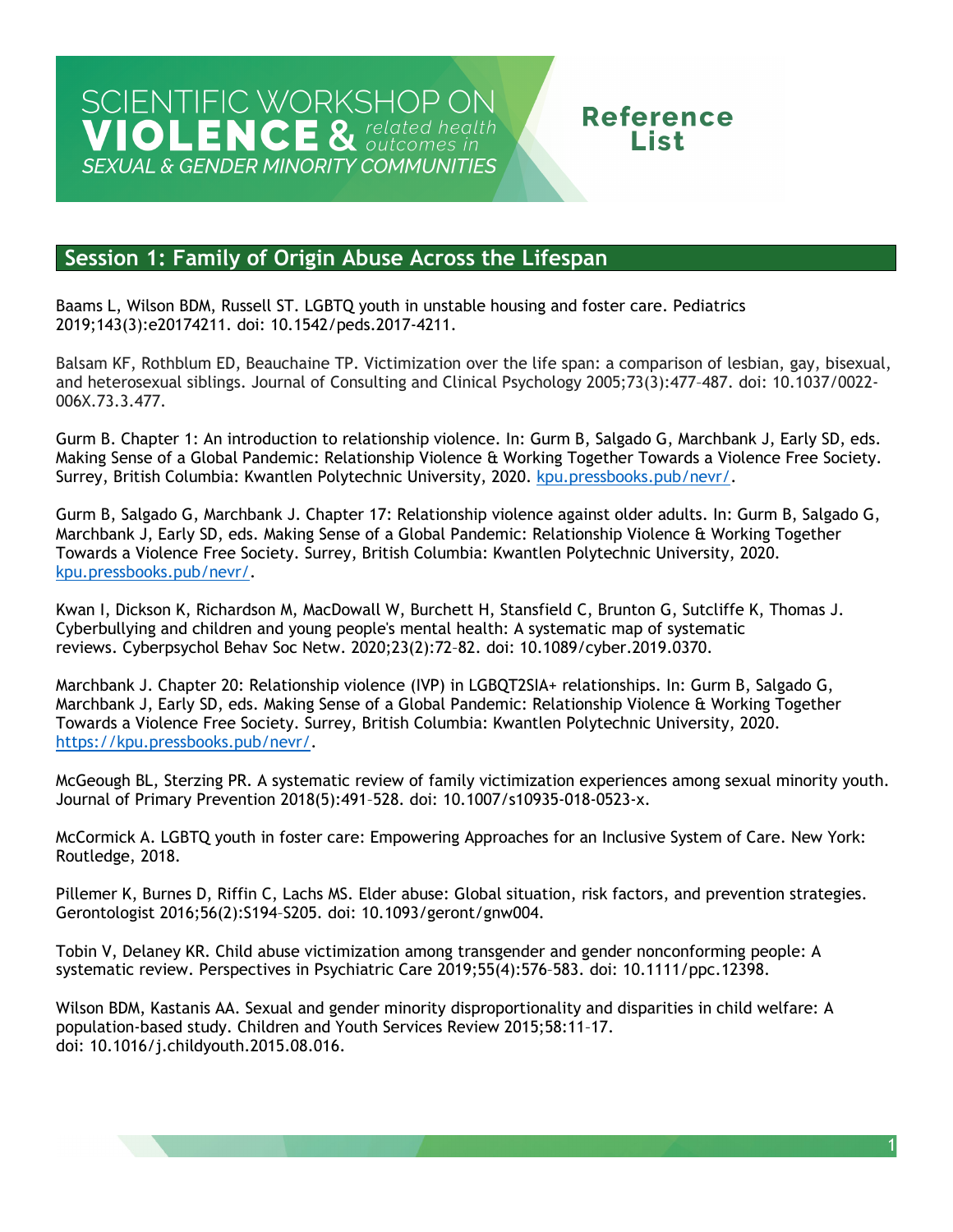# SCIENTIFIC WORKSHOP ON<br>VIOLENCE & related health **SEXUAL & GENDER MINORITY COMMUNITIES**

# **Reference** l ist.

### **Session 2: Peer/Friend Victimization**

Abreu RL, Kenny MC. Cyberbullying and LGBTQ youth: A systematic literature review and recommendations for prevention and intervention. Journal of Child & Adolescent Trauma. 2017;11(1):81–97. doi: 10.1007/s40653-017- 0175-7.

 Findings from the National Crime Victimization Survey, 2017–2018. American Journal of Public Health Bender AK, Lauritsen JL. Violent victimization among lesbian, gay, and bisexual populations in the United States: 2021;111(2):318–326. doi: 10.2105/AJPH.2020.306017.

 Espelage DL, Valido A, Hatchel T, Ingram KM, Huang Y, Torgal C. A literature review of protective factors associated with homophobic bullying and its consequences among children and adolescents. Aggression and Violent Behavior 2019;45:98–110. doi: 10.1016/j.avb.2018.07.003.

 Flores AR, Meyer IH, Langton L, Herman JL. Gender identity disparities in criminal victimization: National Crime Victimization Survey, 2017–2018. American Journal of Public Health 2021;111(4):726–729. doi: 10.2105/AJPH.2020.306099.

 Goldbach JT, Raymond HF, Burgess CM. Patterns of bullying behavior by sexual orientation. Journal of Interpersonal Violence 2021;36(3–4):1189–1207. doi: 10.1177/0886260517741623.

Goldbach JT, Sterzing PR, Stuart MJ. Challenging conventions of bullying thresholds: Exploring differences between low and high levels of bully-only, victim-only, and bully-victim roles. Journal of Youth and Adolescence 2018;47(3):586–600. doi: 10.1007/s10964-017-0775-4.

 systematic review. Archives of Suicide Research 2021;25(1):1–37. doi: 10.1080/13811118.2019.1663329. Hatchel T, Polanin JR, Espelage DL. Suicidal thoughts and behaviors among LGBTQ youth: Meta-analyses and a

reviews. Cyberpsychol Behav Soc Netw. 2020;23(2):72-82. doi: 10.1089/cyber.2019.0370. Kwan I, Dickson K, Richardson M, MacDowall W, Burchett H, Stansfield C, Brunton G, Sutcliffe K, Thomas J. Cyberbullying and children and young people's mental health: A systematic map of systematic

Mustanski B, Espelage DL. Why are we not closing the gap in suicide disparities for sexual minority youth? Pediatrics 2020;145(3):e20194002. doi: 10.1542/peds.2019-4002.

Payne E, Smith M. Violence against LGBTQ students: Punishing and marginalizing difference. In: Shapiro H., ed. The Wiley Handbook on Violence in Education: Forms, Factors, and Preventions. New York: John Wiley & Sons, Inc., 2018, pp. 393–415.

 Pascoe CJ. Dude, You're a Fag: Masculinity and Sexuality in High School. Berkeley, CA: University of California Press, 2011.

 Ybarra ML, Mitchell KJ, Palmer NA, Reisner SL. Online social support as a buffer against online and offline peer and sexual victimization among U.S. LGBT and non-LGBT youth. Child Abuse Negl. 2015;39:123–36. doi: 10.1016/j.chiabu.2014.08.006.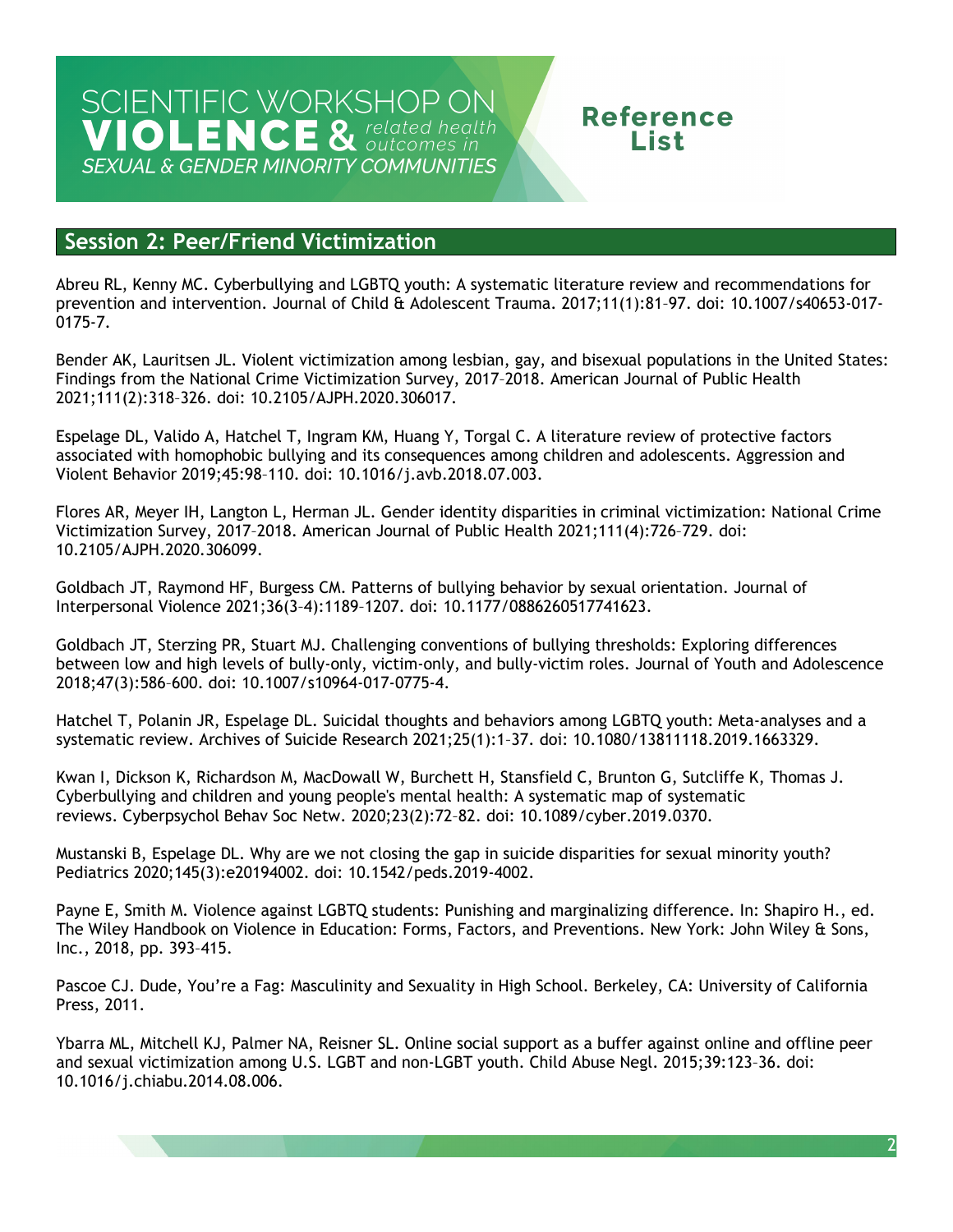# SCIENTIFIC WORKSHOP ON<br>VIOLENCE & related health **SEXUAL & GENDER MINORITY COMMUNITIES**

## **Reference** l ict

### **Session 3: Romantic/Sexual Partner Violence**

Barrett BJ, Sheridan DV. Partner violence in transgender communities: What helping professionals need to know. Journal of GLBT Family Studies 2017;13(2):137–162. doi: 10.1080/1550428X.2016.1187104.

 Edwards KM, Sylaska KM, Neal AM. Intimate partner violence among sexual minority populations: A critical review of the literature and agenda for future research. Psychology of Violence 2015;5(2):112–121. doi: 10.1037/a0038656.

 Guadalupe-Diaz XL, Jasinski J. "I wasn't a priority, I wasn't a victim": Challenges in help seeking for transgender survivors of intimate partner violence. Violence Against Women 2017;23(6):772–792. doi: 10.1177/1077801216650288.

 Han SC, Gallagher MW, Franz MR, Chen MS, Cabral FM, Marx BP. Childhood sexual abuse, alcohol use, and PTSD symptoms as predictors of adult sexual assault among lesbians and gay men. Journal of Interpersonal Violence 2013;28(12):2505–2520. doi: 10.1177/0886260513479030.

 Langenderfer-Magruder L, Walls NE, Kattari SK, Whitfield DL, Ramos D. Sexual victimization and subsequent police reporting by gender identity among lesbian, gay, bisexual, transgender, and queer adults. Violence and Victims 2016;31(2):320–331. doi: 10.1891/0886-6708.VV-D-14-00082.

 Messinger AM. LGBTQ Intimate Partner Violence: Lessons for Policy, Practice, and Research. Berkeley, CA: University of California Press, 2017. [www.ucpress.edu/book.php?isbn=9780520286054](http://www.ucpress.edu/book.php?isbn=9780520286054) 

Messinger AM, Guadalupe-Diaz XL, eds. Transgender Intimate Partner Violence: A Comprehensive Introduction. New York: New York University Press, 2020. [nyupress.org/9781479890316/transgender-intimate-partner-violence/](https://nyupress.org/9781479890316/transgender-intimate-partner-violence/) 

National Center for Injury Prevention and Control. The National Intimate Partner and Sexual Violence Survey: 2010 Findings on Victimization by Sexual Orientation. Centers for Disease Control and Prevention: Atlanta, pp. 1– 48. [www.cdc.gov/violenceprevention/pdf/nisvs\\_sofindings.pdf](http://www.cdc.gov/violenceprevention/pdf/nisvs_sofindings.pdf) 

Peitzmeier SM, Malik M, Kattari SK, Marrow E, Stephenson R, Agénor M, Reisner SL. Intimate partner violence in transgender populations: Systematic review and meta-analysis of prevalence and correlates. American Journal of Public Health 2020;110(9):e1–e14. doi: 10.2105/AJPH.2020.305774.

 Stephenson R, Finneran C. The IPV-GBM Scale: A new scale to measure intimate partner violence among gay and bisexual men. PLoS One 2013;8(6):e62592. doi: 10.1371/journal.pone.0062592.

 Stephenson R, Sharma A, Mimiaga MJ, Garofalo R, Brown E, Bratcher A, Wimbly T, Hidalgo MA, Hoehnle S, Thai J, Journal of Family Violence. 2019;34(7):677–686. doi: 10.1007/s10896-019-00076-w. Sullivan PS, Suarez NA. Concordance in the reporting of intimate partner violence among male-male couples.